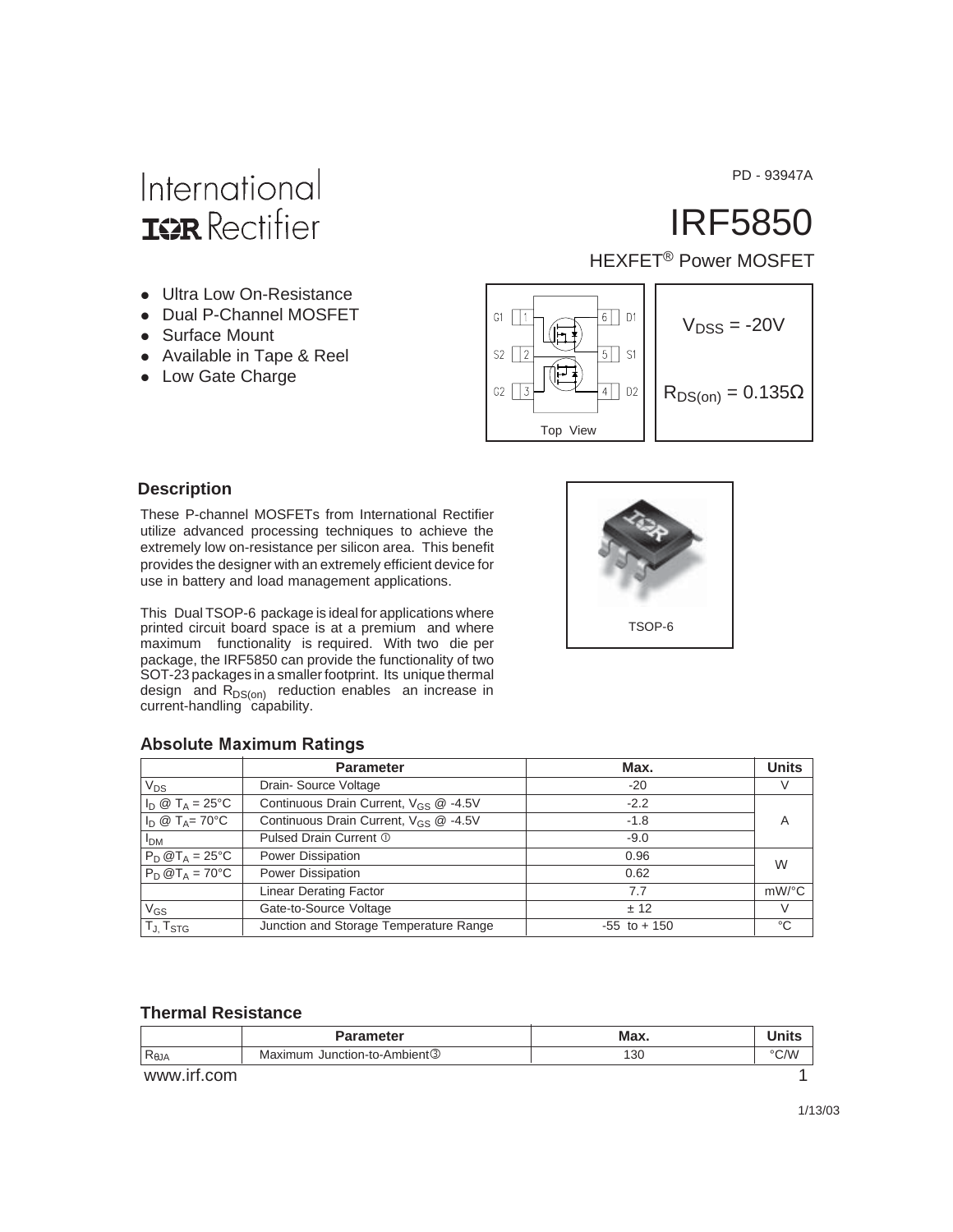|                                     | <b>Parameter</b>                                                 |       |       | Typ.   Max. | <b>Units</b> | <b>Conditions</b>                                   |  |
|-------------------------------------|------------------------------------------------------------------|-------|-------|-------------|--------------|-----------------------------------------------------|--|
| $V_{(BR)DSS}$                       | Drain-to-Source Breakdown Voltage                                | $-20$ |       |             | V            | $V_{GS} = 0V$ , $I_D = -250\mu A$                   |  |
| $\Delta V_{\rm (BR)DSS}/\Delta T_J$ | Breakdown Voltage Temp. Coefficient                              |       | 0.011 |             | $V$ /°C      | Reference to 25 $^{\circ}$ C, $I_{\text{D}}$ = -1mA |  |
|                                     | Static Drain-to-Source On-Resistance                             |       |       | 0.135       |              | $V_{GS} = -4.5V$ , $I_D = -2.2A$ ©                  |  |
| $R_{DS(on)}$                        |                                                                  |       |       | 0.220       | Ω            | $V_{GS} = -2.5V$ , $I_D = -1.9A$ 2                  |  |
| $V_{GS(th)}$                        | Gate Threshold Voltage                                           | -0.45 |       | $-1.2$      | V            | $V_{DS} = V_{GS}$ , $I_D = -250 \mu A$              |  |
| $g_{fs}$                            | <b>Forward Transconductance</b>                                  | 3.5   |       |             | S            | $V_{DS}$ = -10V, $I_D$ = -2.2A                      |  |
|                                     | Drain-to-Source Leakage Current                                  |       |       | $-1.0$      |              | $V_{DS} = -16V$ , $V_{GS} = 0V$                     |  |
| <b>l</b> <sub>DSS</sub>             |                                                                  |       |       | $-25$       | μA           | $V_{DS}$ = -16V, $V_{GS}$ = 0V, $T_{J}$ = 125°C     |  |
|                                     | Gate-to-Source Forward Leakage<br>Gate-to-Source Reverse Leakage |       |       | $-100$      | nA           | $V_{GS} = -12V$                                     |  |
| $I_{GSS}$                           |                                                                  |       |       | 100         |              | $V$ <sub>GS</sub> = 12V                             |  |
| $Q_g$                               | <b>Total Gate Charge</b>                                         |       | 3.6   | 5.4         |              | $I_D = -2.2A$                                       |  |
| $Q_{gs}$                            | Gate-to-Source Charge                                            |       | 0.66  |             | nC           | $V_{DS} = -10V$                                     |  |
| $Q_{gd}$                            | Gate-to-Drain ("Miller") Charge                                  |       | 0.83  |             |              | $V_{GS} = -4.5V$ ②                                  |  |
| $t_{d(on)}$                         | Turn-On Delay Time                                               |       | 8.3   |             |              | $V_{DD} = -10V \circledcirc$                        |  |
| t                                   | <b>Rise Time</b>                                                 |       | 14    |             |              | $I_D = -1.0A$                                       |  |
| $t_{d(off)}$                        | Turn-Off Delay Time                                              |       | 31    |             | ns           | $R_G = 6.0\Omega$                                   |  |
| $t_{f}$                             | Fall Time                                                        |       | 28    |             |              | $V_{GS} = -4.5V$                                    |  |
| $C_{iss}$                           | Input Capacitance                                                |       | 320   |             |              | $V_{GS} = 0V$                                       |  |
| $C_{\rm oss}$                       | <b>Output Capacitance</b>                                        |       | 56    |             | pF           | $V_{DS} = -15V$                                     |  |
| C <sub>rss</sub>                    | Reverse Transfer Capacitance                                     |       | 40    |             |              | $f = 1.0$ kHz                                       |  |

### Electrical Characteristics @ T<sub>J</sub> = 25°C (unless otherwise specified)

#### **Source-Drain Ratings and Characteristics**

|                   | <b>Parameter</b>                 |     | Min. Typ. Max. Units |    | <b>Conditions</b>                                                           |  |  |
|-------------------|----------------------------------|-----|----------------------|----|-----------------------------------------------------------------------------|--|--|
| ls                | <b>Continuous Source Current</b> |     |                      |    | MOSFET symbol                                                               |  |  |
|                   | (Body Diode)                     |     | $-0.96$              | A  | showing the                                                                 |  |  |
| <sub>IsM</sub>    | <b>Pulsed Source Current</b>     |     | $-9.0$               |    | integral reverse<br>G                                                       |  |  |
|                   | (Body Diode) <sup>1</sup>        |     |                      |    | p-n junction diode.                                                         |  |  |
| $V_{SD}$          | Diode Forward Voltage            |     | $-1.2$               | V  | $T_J = 25^{\circ}\text{C}$ , $I_S = -0.96\text{A}$ , $V_{GS} = 0\text{V}$ © |  |  |
| ' t <sub>rr</sub> | <b>Reverse Recovery Time</b>     | 23  | 35                   | ns | $T_{\rm J} = 25^{\circ}$ C, I <sub>F</sub> = -0.96A                         |  |  |
| $Q_{rr}$          | Reverse Recovery Charge          | 7.7 | 12                   | nC | $di/dt = -100A/\mu s$ <sup>②</sup>                                          |  |  |

#### Notes:

- Repetitive rating; pulse width limited by max. junction temperature.

 $\circled{S}$  Surface mounted on FR-4 board,  $t \leq 5$ sec.

 $©$  Pulse width ≤ 400µs; duty cycle ≤ 2%.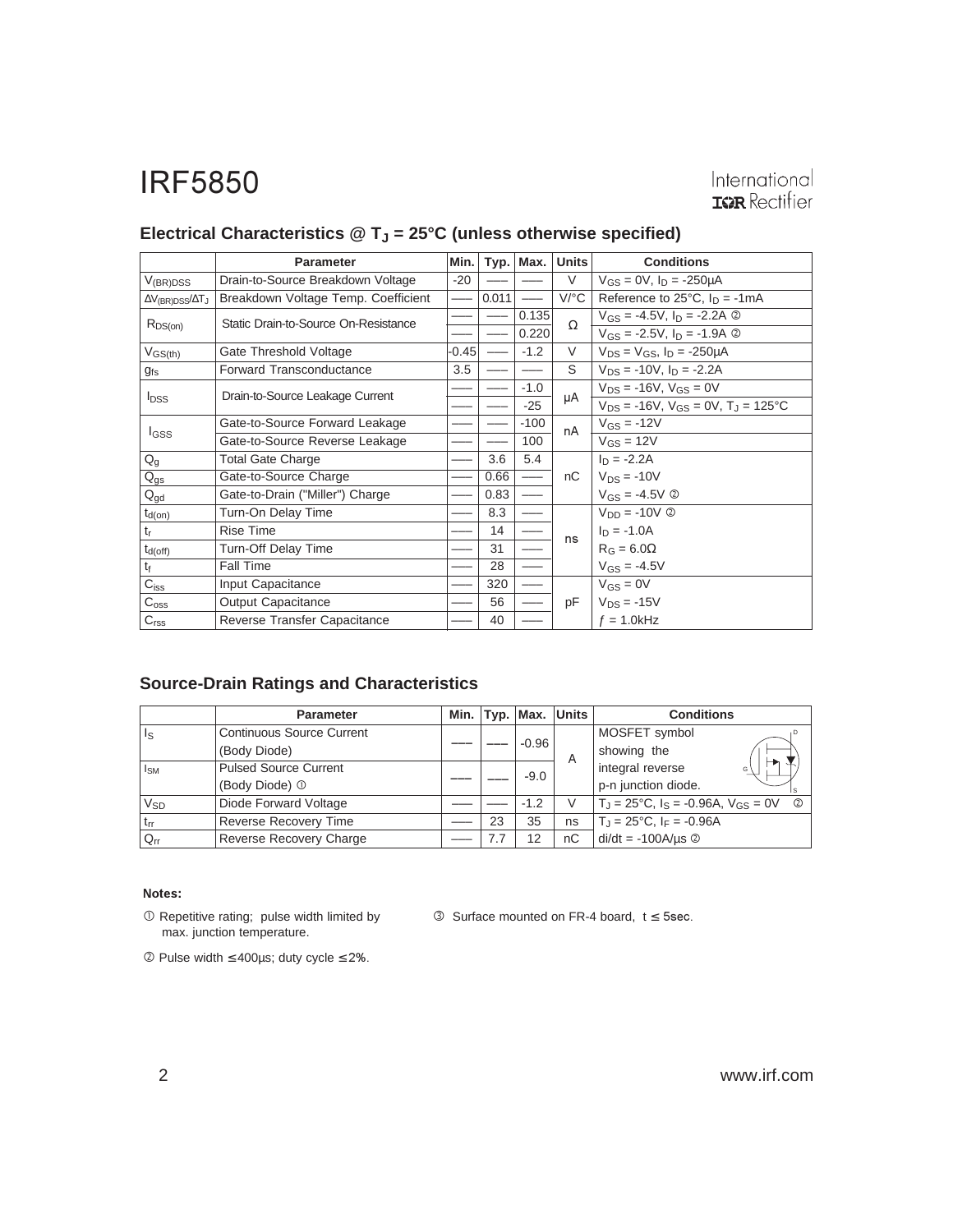#### International **ISPR** Rectifier





**Fig 1.** Typical Output Characteristics **Fig 2.** Typical Output Characteristics



**Fig 3.** Typical Transfer Characteristics



**Fig 4.** Normalized On-Resistance Vs. Temperature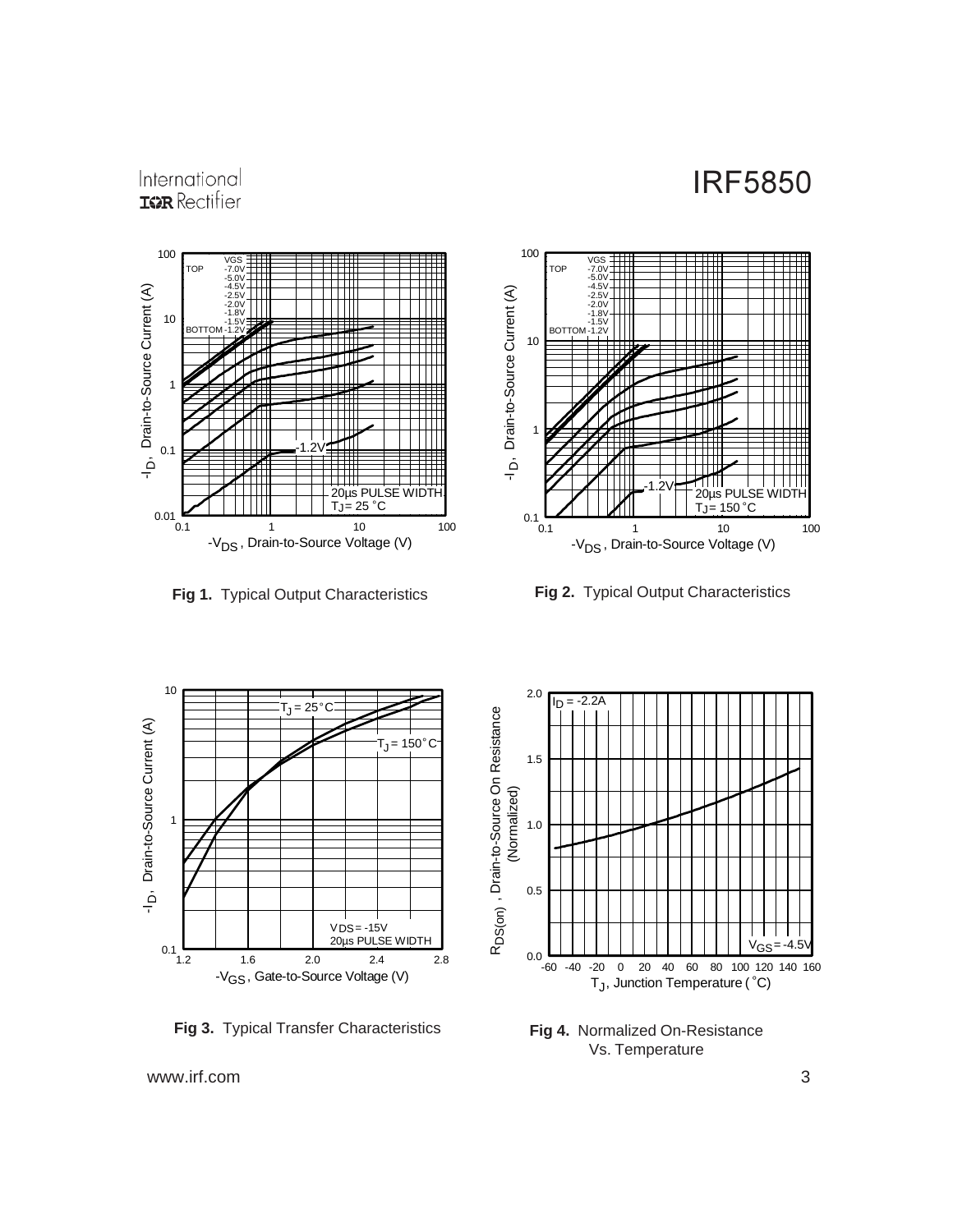#### International **IGR** Rectifier



**Fig 8.** Maximum Safe Operating Area

4 www.irf.com

Forward Voltage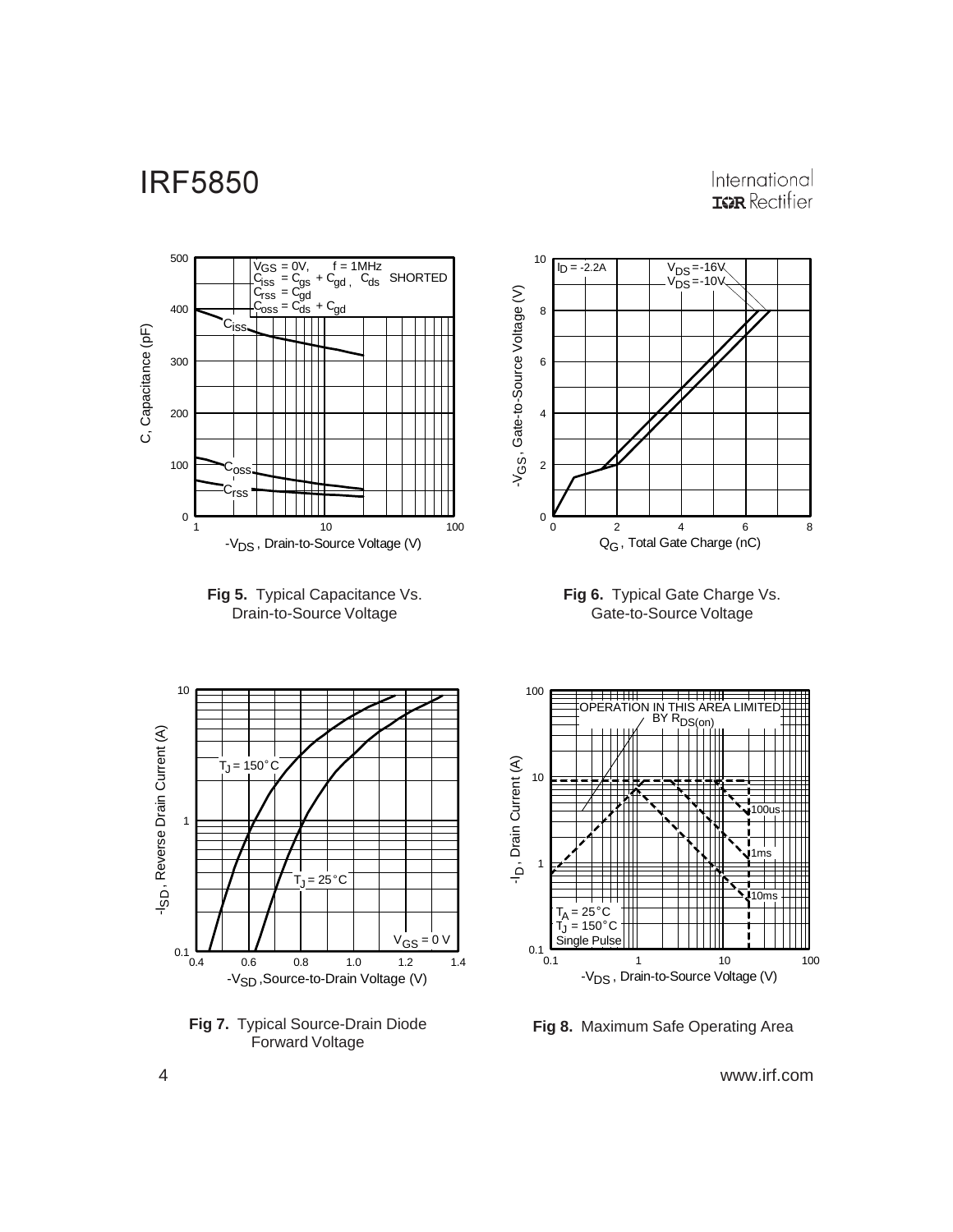#### International **ISPR** Rectifier











**Fig 10b.** Switching Time Waveforms



**Fig 10.** Typical Effective Transient Thermal Impedance, Junction-to-Ambient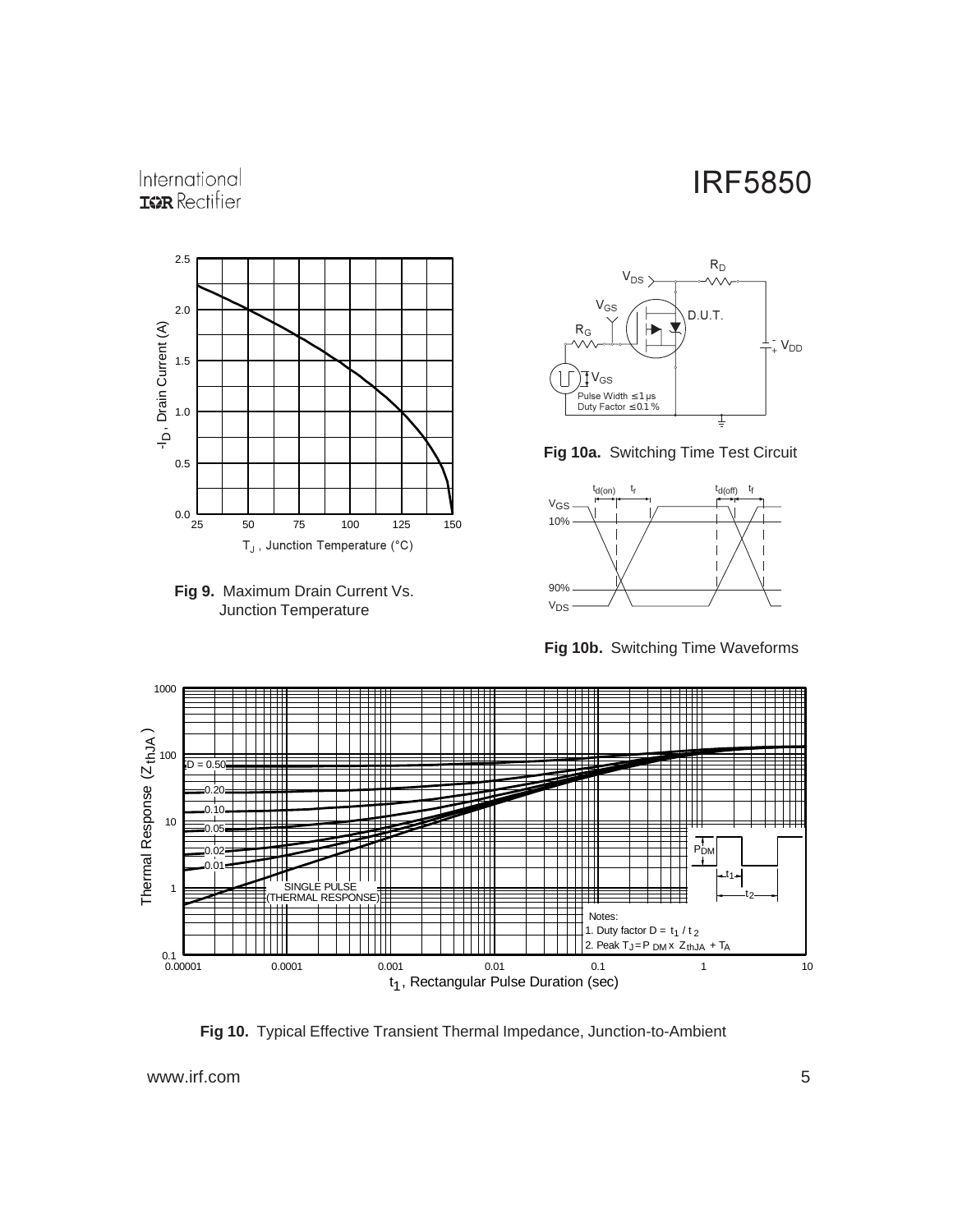International<br> **ISR** Rectifier



**Fig 11.** Typical On-Resistance Vs. Gate Voltage





**Fig 13a.** Basic Gate Charge Waveform **Fig 13b.** Gate Charge Test Circuit

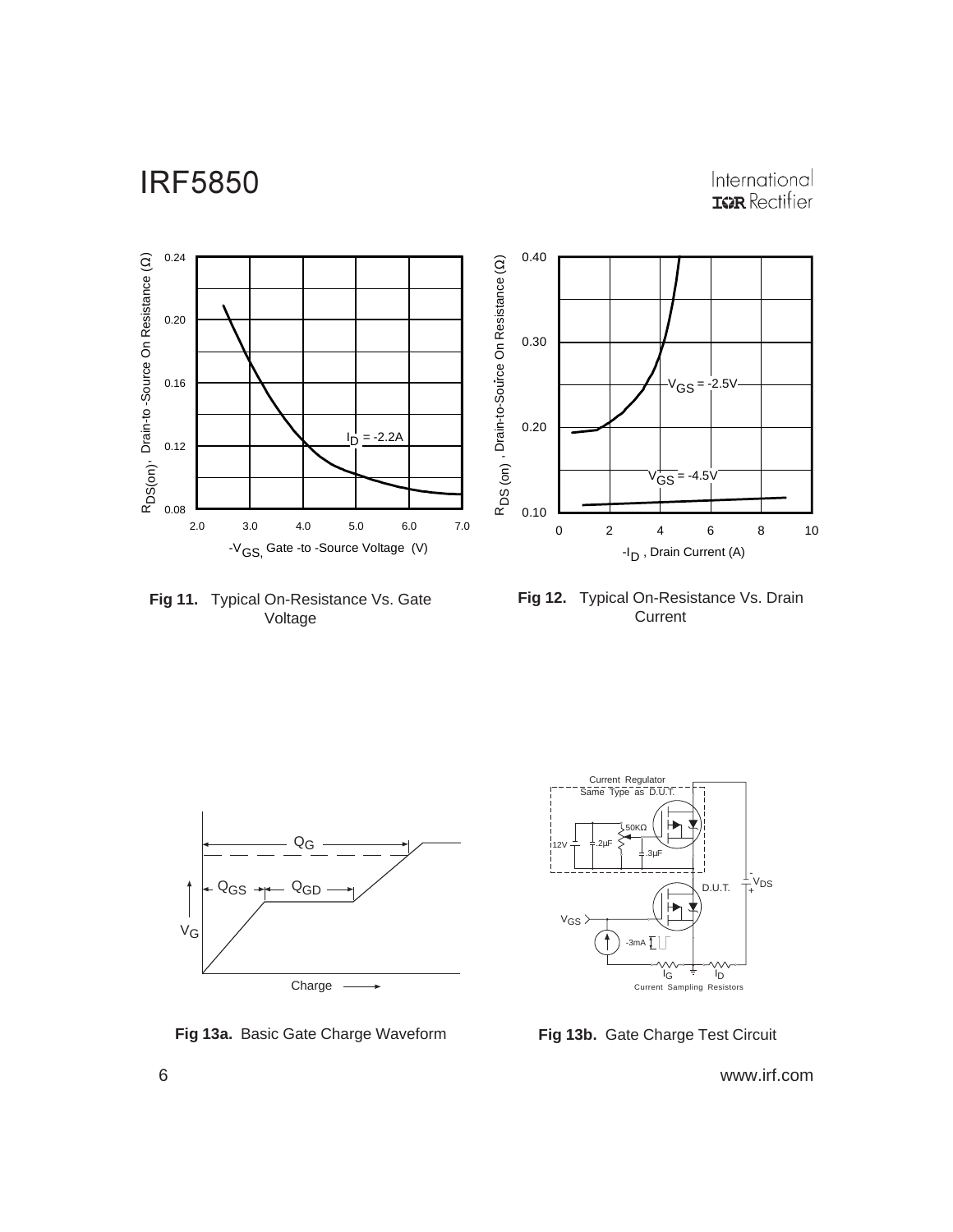# International<br>**IGR** Rectifier



**Fig 14.** Threshold Voltage Vs. Temperature **-**

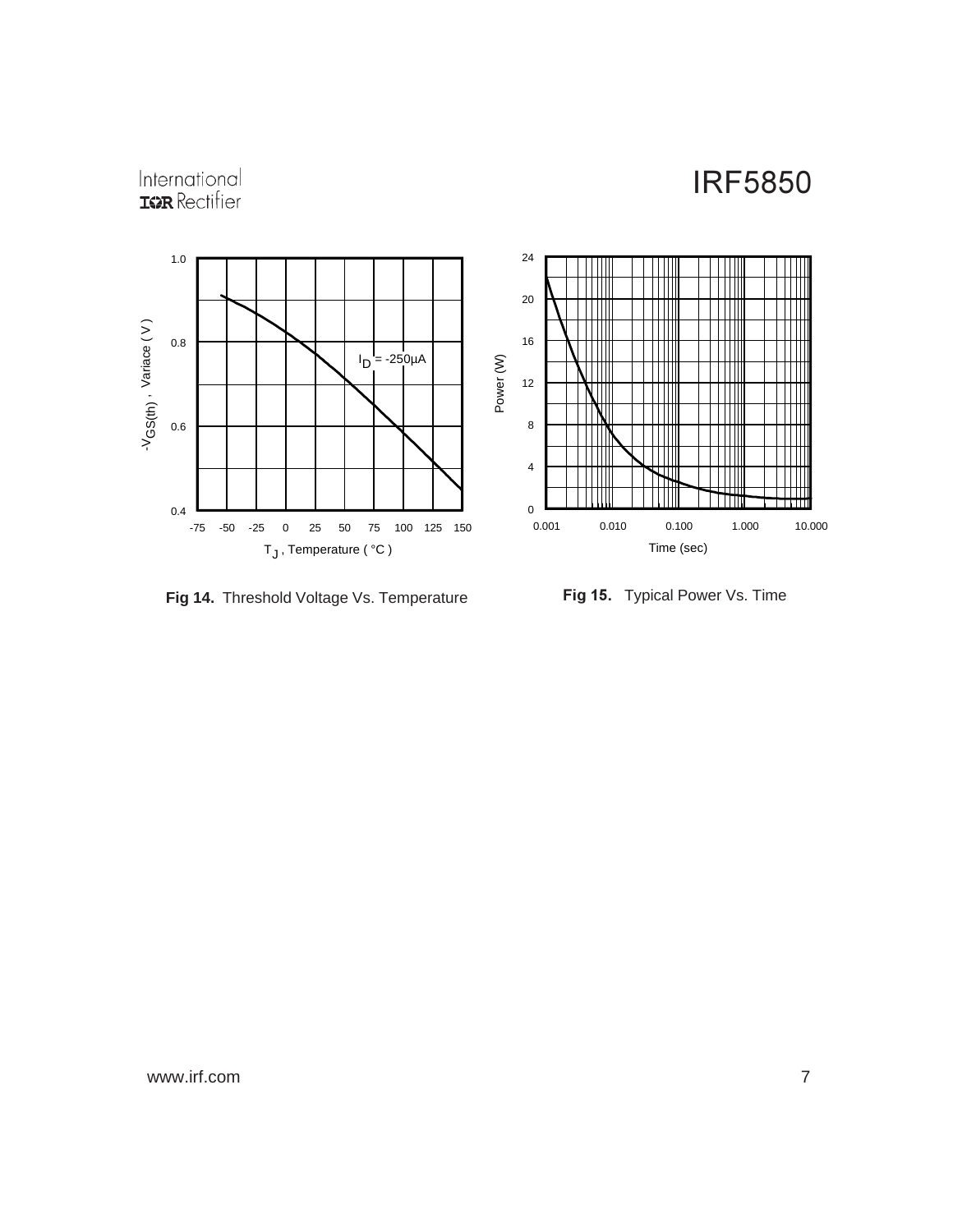### TSOP-6 Package Outline







| <b>LOMA</b><br>K | MO-193AA DIMENSIONS |            |               |           |            |       |  |  |
|------------------|---------------------|------------|---------------|-----------|------------|-------|--|--|
|                  | <b>MILLIMETERS</b>  |            | <b>INCHES</b> |           |            |       |  |  |
|                  | MIN                 | <b>NOM</b> | MAX           | MIN       | <b>NOM</b> | MAX   |  |  |
| A                |                     |            | 1.10          |           |            | .0433 |  |  |
| A1               | 0.01                |            | 0.10          | .0004     |            | .0039 |  |  |
| A2               | 0.80                | 0.90       | 1,00          | .0315     | .0354      | .0393 |  |  |
| b                | 0.25                |            | 0.50          | .0099     |            | .0196 |  |  |
| c                | 0.10                |            | 0.26          | .004      |            | ,010  |  |  |
| D                | 2.90                | 3.00       | 3.10          | .115      | .118       | .122  |  |  |
| E                | 2.75 BSC            |            |               | .108 BSC  |            |       |  |  |
| E1               | 1.30                | 1.50       | 1.70          | .052      | .059       | .066  |  |  |
| e                | 1.00 BSC            |            |               | .039 BSC  |            |       |  |  |
| L                | 0.20                | 0.40       | 0.60          | .0079     | .0157      | .0236 |  |  |
| L1               | 0.30 BSC            |            |               | .0118 BSC |            |       |  |  |
| Θ                | 0.                  |            | 8.            | 0.        |            | 8.    |  |  |
| ooo              | 0,10                |            |               | .004      |            |       |  |  |
| bbb              |                     | 0.15       |               | .006      |            |       |  |  |
| $_{\rm ccc}$     |                     | 0.25       |               |           | .010       |       |  |  |

International<br> **IGR** Rectifier



#### TSOP-6 Tape & Reel Information



NOTES: 1. OUTLINE CONFORMS TO EIA-481 & EIA-541.



NOTES: 1. OUTLINE CONFORMS TO EIA-481 & EIA-541.